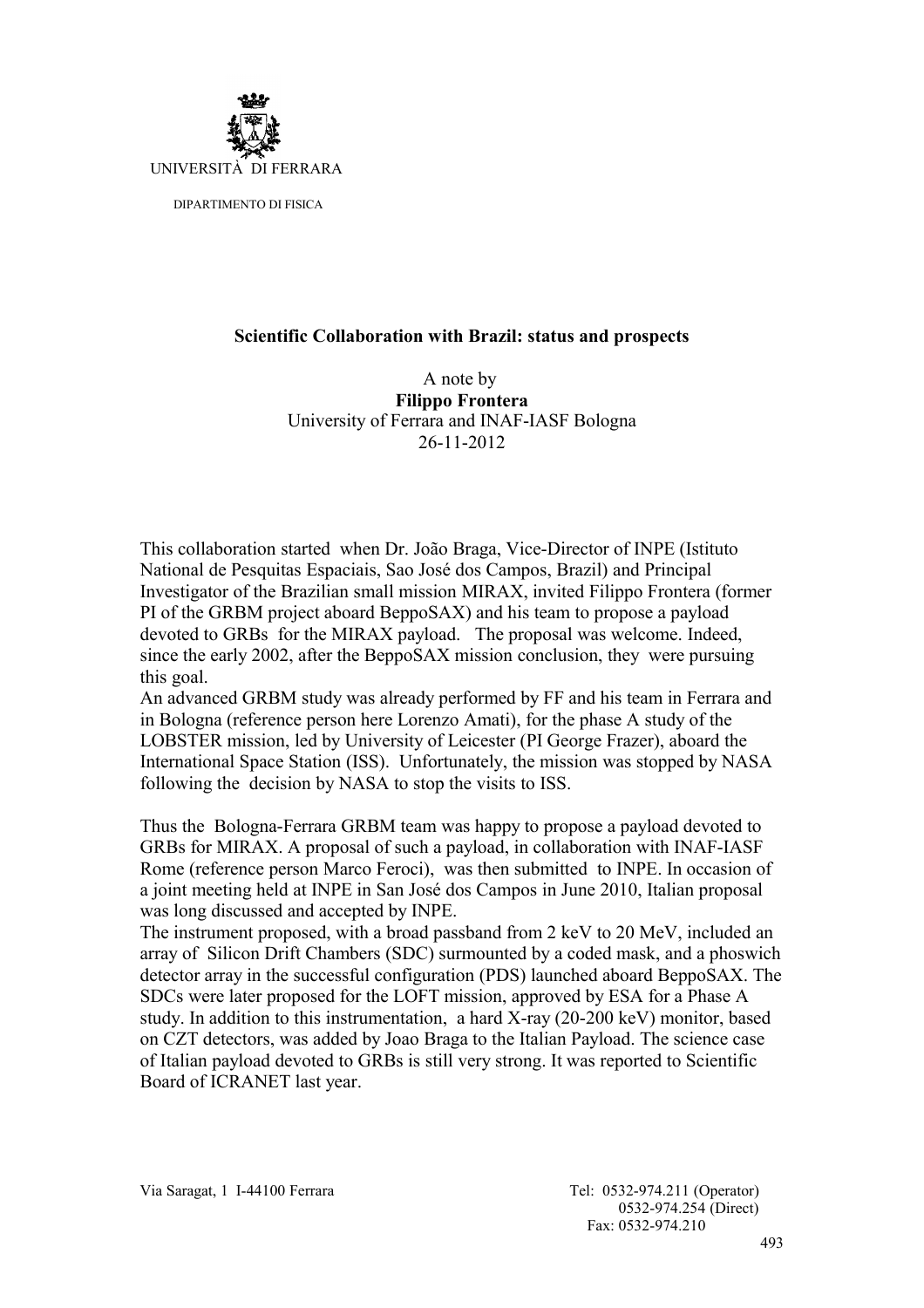

Unfortunately ASI was not so timely in the decision of approving thy mission opportunity. The ASI President Enrico Saggese requested an evaluation of the mission to the Italian Institute of Astrophysics (INAF), that was given in May 2011. In the meantime an agreement was signed by INPE with the Center for Astrophysics (CFA) of the Harvard University and now MIRAX is going on with a different payload configuration in collaboration with CFA (responsible: Josh Grindlay).

Instead the collaboration with Brazil on GRBs was prosecuted, inviting Joao Braga to join us in GAME, a small mission proposed by us (PI Lorenzo Amati) to ESA (submission in June 2012) in response to the last call for small mission proposals to be launched in 2017, issued in March 2012.

GAME is a more advanced version of the payload proposed for MIRAX. Its science case is equally very strong (see Appendix).

Joao Braga was happy to join us and he contributed to the preparation of the proposal. He also got a preliminary endorsement letter by the Brazilian Space Agency (AEB), for contributing to the mission with the already developed Brazilian Multi-Mission Platform (PMM).

Unfortunately GAME has not been selected: the selected mission is CHEOPS, devoted to exo-planet search.

However we are convinced about the great potentiality of such a mission for GRB science and cosmology, and for all-sky X-ray monitoring.

Thus it is our intention to propose, in collaboration with Brazil, GAME or something better in future ESA calls for small missions. But we would also appreciate to propose GAME for any mission of opportunity, similar to MIRAX, that would come from Brazil. Indeed a program of small satellite missions is planned (or envisaged) by AEB. This opportunity would very exciting for proposing a payload like GAME or better.

Appendix

## **GAME science objectives**

The proposed **GAME** mission has two main scientific objectives:

Via Saragat, 1 I-44100 Ferrara Tel: 0532-974.211 (Operator)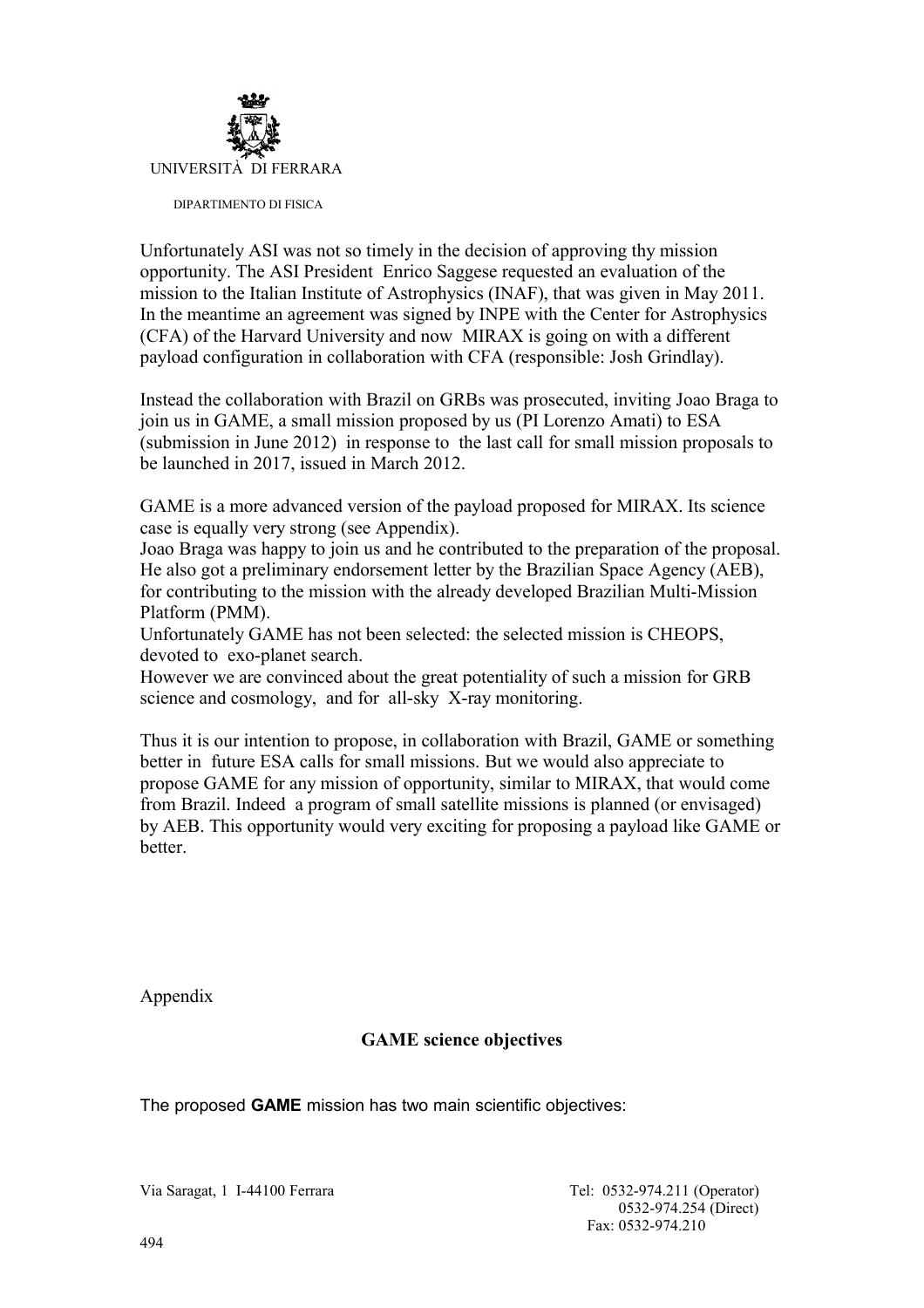

a) measuring the photon spectrum and timing of the prompt emission of gamma ray bursts (GRBs) over a broad energy band, from ~1 keV to 20 MeV, combined with arcmin location accuracy;

b) monitoring the X-ray sky in the  $1 - 200$  keV band with a few arcmin source location accuracy and a few mCrab daily sensitivity over a large field of view **Concerning GRBs, GAME** will give the answer to still several open questions of fundamental importance for the physics of the GRB phenomenon and for exploiting GRBs as cosmological rulers, among which:

1. to detect expected transient X-ray absorption column and absorption features for tens of medium/bright GRBs per year (see details in Section (e) below). These measurements are of paramount importance for the understanding of the properties of the Circum-Burst Matter (CBM) and hence the nature of GRB progenitors (a still fundamental open issue in the field). In addition, the detection of transient features can allow the determination of the GRB redshift to be compared, when it is the case, with that determined from the optical/NIR lines;

2. to perform unbiased measurements of time resolved spectra within single GRBs down to about 1 keV. This is crucial for testing models of GRB prompt emission (still to be settled despite the considerable amount of observations).

3. to provide a substantial increase with respect to the past and current missions) in the detection rate of X-Ray Flashes (XRF), a sub-class of soft / ultra-soft events which could constitute the bulk of the GRB population and could be the missing link between high luminosity hard bursts and the low luminosity/relatively soft GBRs with associated SN events.

4. to significantly increase the GRB detection up to very high redshift  $(z > 8)$ , which is of fundamental importance for the study of evolutionary effects, the tracing of the star formation rate, ISM evolution, and possibly unveiling population III stars; 5. to perform an accurate determination of spectral peak energy, which is a fundamental quantity for the test and study of spectrum-energy correlations and the possible use of GRBs as cosmological probes;

6. to provide fast (within 1 min) and accurate (within 1-2 arcmin) location of the detected GRBs to allow their prompt multi-wavelength follow-up with ground and space telescopes, thus leading to the identification of the optical counterparts and/or host galaxies and to the estimate of the redshift, a fundamental measurement for the scientific goals listed above.

**Concerning the all sky-monitoring**, the scientific objectives of **GAME** include: 1. detection and localization within a few arcmin of Soft Gamma-ray Repeaters (SGR), X-ray bursts (XRB) and many other classes of galactic X-Ray Transients (XRT), like, e.g., Galactic low and high mass X-ray binaries in outburst, cataclismic variables, accreting ms pulsars, etc., for spectral and timing studies;

2. to trigger follow-up observations by ground and space observatories, a fundamental service for the world-wide community, in particular now that RXTE is stopping its activity;

3. to perform an all-sky survey in the hard X-ray band up to 200 keV, contemporary to that of eROSITA at lower energies.

The above science goals address fundamental questions of the ESA Cosmic Vision 2015- 2025, like the following: what are the fundamental laws of the Universe? Which is the physics of matter in extreme conditions? how did the Universe originate and what is made

Via Saragat, 1 I-44100 Ferrara Tel: 0532-974.211 (Operator)